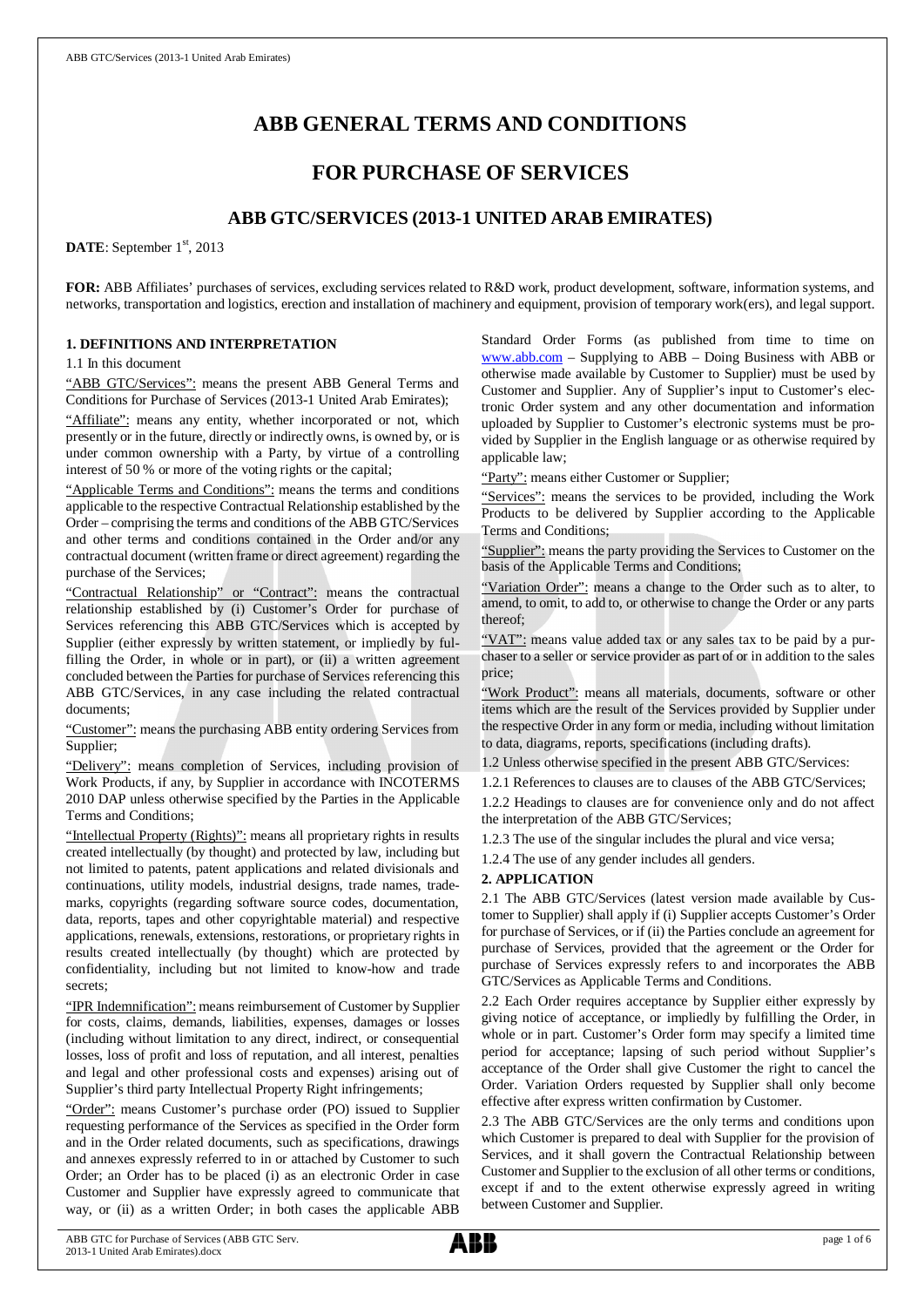2.4 No terms or conditions endorsed upon, delivered with or contained in Supplier's quotations, acknowledgements or acceptances of Orders, specifications or similar documents will form part of the Contractual Relationship, and Supplier waives any right which it otherwise might have to rely on such other terms or conditions.

2.5 References in the ABB GTC/Services to any statute or statutory provision shall, unless the context otherwise requires, be construed as a reference to that statute or provision as from time to time amended, consolidated, modified, extended, re-enacted or replaced.

# **3. SUPPLIER'S RESPONSIBILITIES**

3.1 Supplier shall provide the Services and deliver the Work Products:

3.1.1 in accordance with the applicable laws and regulations;

3.1.2 in accordance with the quality standards stated under Clause 9.1 and specified in the Order and in the other documents being part of the Contractual Relationship;

3.1.3 free from defects and from any rights of third parties;

3.1.4 on the due date specified in the Order;

3.1.5 in the quantity specified in the Order;

3.1.6 with all skill and care and in accordance with industry best practice.

3.2 Supplier shall not substitute or modify any of the agreed materials used for the provision of the Services or make any changes to the agreed ingredients, the design or other agreed criteria of the Work Products without Customer's prior written approval.

3.3 Supplier shall take care that Work Products are contained or packaged in the manner usual for such Work Products or, where there is no such manner, in a manner adequate to preserve and protect the Work Products until Delivery completion.

3.4 Supplier shall submit invoices in an auditable form, complying with Supplier's and Customer's applicable local mandatory law, generally accepted accounting principles and the specific Customer requirements, containing the following minimum information: Supplier name, address and reference person including contact details (telephone, e-mail etc.); invoice date; invoice number; Order number (same as stated in the Order); Supplier number (same as stated in the Order); address of Customer; quantity; specification of Services supplied; price (total amount invoiced); expenses approved by Customer, but not included in the price (to be specified by amount and category); currency; tax or VAT (amount has to be specified); tax or VAT number; payment terms.

3.5 Invoices shall be issued to Customer as stated in the Order and/or the Applicable Terms and Conditions, and shall be sent to the invoice address specified in the Order.

3.6 Expenses not agreed in writing by Customer will not be reimbursed.

3.7 Customer may issue Variation Orders to Supplier to alter, amend, omit, add to, or otherwise change ordered Services or parts thereof, and Supplier shall carry out such Variation Orders. Agreed unit prices stated in the Order and/or otherwise agreed between Customer and Supplier shall apply.

3.8 Supplier shall in no event suspend the performance of any Services or the Delivery of Work Products to Customer. In the event of Force Majeure, Clause 16 shall apply.

# **4. CUSTOMER'S RESPONSIBILITIES**

4.1 In consideration of the Services provided by Supplier in accordance with the Applicable Terms and Conditions, Customer shall pay to Supplier the fees or purchase price stated in the Order in accordance with the payment terms specified therein, provided the invoice fulfils the requirements of Clauses 3.4 and 3.5. In the event that the payment terms are determined by mandatory applicable law, such terms shall prevail.

4.2 Customer reserves the right to set off any amount and to withhold payment for Services not provided in accordance with the Applicable Terms and Conditions.

# **5. DELIVERY**

5.1 The Services shall be provided at the agreed place specified in the Order, or, if no such place has been specified, at Customer's address specified in the Order.

5.2 The Work Products shall be delivered in accordance with INCOTERMS 2010 DAP, to the agreed place specified in the Order, or, if no such place has been specified, to Customer's place of business. 5.3 Supplier shall ensure that each Delivery of a Work Product is accompanied by a delivery note, which shall contain the following minimum information (unless required otherwise by Customer): the Order number, date of Order, number of packages and contents, where applicable the customs tariff number of the country of consignment, and, in the case of partial delivery, the outstanding balance remaining to be delivered. For controlled goods, the national export control number must be indicated and, and if the goods are subject to U.S. export regulations, the U.S. Export Control Classification Number (ECCN) must be specified in the delivery note. Proofs of preferential origin as well as conformity declarations and marks of the country of consignment or destination are to be submitted without being requested; certificates of origin upon request.

5.4 Work Products shall be delivered during Customer's business operation hours unless otherwise requested by Customer.

5.5 Upon Delivery of the Work Products, Supplier (or its appointed carrier) shall provide Customer with such export documents as are applicable or necessary together with a delivery note.

5.6 Ownership (title) regarding Work Products shall pass to Customer at Delivery, except if otherwise agreed in writing. For assigning of Intellectual Property in the Work Products arising from the Services Clause 11.1 shall apply.

5.7 Supplier shall invoice Customer upon Delivery in accordance with Clause 3.4 and 3.5, but such invoicing shall be conducted separately from dispatch of the Work Products to Customer.

# **6. ACCEPTANCE**

6.1 Customer shall not be deemed to have accepted any Services until it has had a reasonable time to inspect them following completion or, in the case of a defective performance, until a reasonable time after such defective performance has become apparent. Such reasonable time period shall be determined by the specifics of the Services, the defective performance and the circumstances of the provision of the Services.

6.2 If any Services provided or Work Products delivered to Customer do not comply with Clause 3 (Supplier's Responsibilities), or are otherwise not in conformity with the Order, then, without limiting any other right or remedy that Customer may have under Clause 10 (Remedies), Customer may reject the Services and/or the Work Products, and may request replacement of the Services and/or the Work Products, or recover all payments made to Supplier by Customer.

6.3 Upon Supplier's request Customer shall send written acceptance statement to Supplier.

# **7. DELAY**

If the Delivery of the Services or the Work Products does not comply with the agreed delivery date(s), then, without prejudice to any other rights which it may have under the Contractual Relationship or at law, Customer reserves the right to:

7.1 terminate the Contractual Relationship or the respective Order in whole or in part;

7.2 refuse any subsequent Delivery of Services or Work Products which Supplier attempts to make;

7.3 recover from Supplier any expenditure reasonably incurred by Customer in obtaining the Services or the Work Products in substitution from another supplier;

7.4 claim damages for any additional costs, loss or expenses incurred by Customer which are reasonably attributable to Supplier's failure to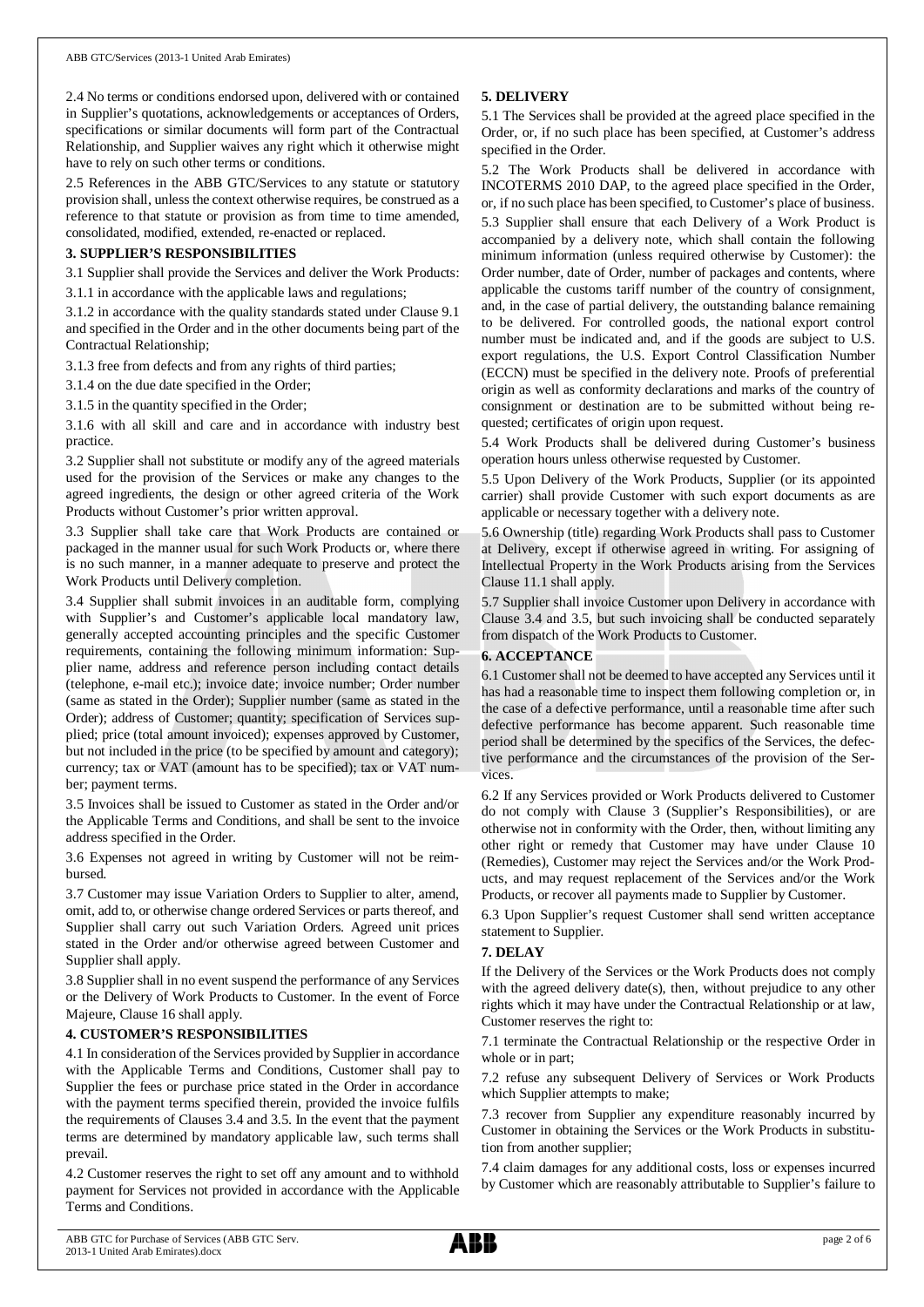provide the Services or to deliver the Work Products on the agreed dates; and

7.5 claim compensation for liquidated damages in addition to the rights provided under Clauses 7.1 to 7.4 if such compensation right is expressly stated in the respective Order.

# **8. INSPECTION**

8.1 Supplier shall allow Customer and/or its authorised representatives to inspect the Services and to test the Work Products, or parts of them at any time prior to the completion of the Services and/or the Work Products.

8.2 Notwithstanding any inspection or test sampling however conducted, Supplier shall remain fully responsible for the Services' compliance with the Order. This applies whether or not Customer has exercised its right of inspection and/or testing and shall not limit Supplier's obligations under the Order. For the avoidance of doubt, inspection of Services or testing of Work Products by Customer and/or its authorised representatives shall in no event exempt Supplier from or limit Supplier's warranties or liability in any way.

# **9. WARRANTY**

9.1 Supplier warrants that the Services (including Work Products):

9.1.1 comply with all agreed specifications, including all specified material, workmanship and the like, documentation and quality requirements, or in absence thereof are performed in accordance with generally accepted practices, procedures and standards of the respective industry and are fit for the purposes for which Services of the same description type would ordinarily be used, and that the results of the Services maintain the functionality and performance as expected by Customer according to Supplier's information, documentation and statements;

9.1.2 are appropriate and fit for any particular purpose expressly or impliedly made known to Supplier in the Order;

9.1.3 are new and unused (in case of Work Products) at the date of Delivery;

9.1.4 are free from defects and rights of third parties;

9.1.5 possess the qualities which Supplier has held out to Customer as a sample, model or otherwise;

9.1.6 comply with Clause 12 (Compliance with Relevant Law).

9.2 The warranty period shall be twenty four (24) months from acceptance of the Services or the Work Products, if no other time period is stated in the Order or otherwise expressly agreed in writing by the Parties.

9.3 In case of non-compliance with the warranty provided under this Clause, Customer shall be entitled to enforce the remedies provided in Clause 10 (Remedies).

## **10. REMEDIES**

10.1 In case of breach of warranty under Clause 9 (Warranty) or if Supplier otherwise fails to comply with any of the Applicable Terms and Conditions, Customer shall give notice in writing to Supplier of such breach of warranty and provide Supplier an opportunity to swiftly remedy it. If no Supplier action to remedy such breach has been taken within forty eight (48) hours of receiving such Customer notification, Customer shall be entitled to any one or more of the following remedies at its own discretion and at Supplier's expense:

10.1.1 to give Supplier another opportunity to carry out any additional work necessary to ensure that the Applicable Terms and Conditions are fulfilled;

10.1.2 to carry out (or to instruct a third party to carry out) any additional work necessary to make the Services comply with the Applicable Terms and Conditions;

10.1.3 to obtain immediate replacement of the defective Services by Services conforming with the Applicable Terms and Conditions without defects;

10.1.4 to refuse to accept any further Services, but without relieving Supplier from its liability for the defective Services;

10.1.5 to claim such damages as may have been sustained by Customer as a result of Supplier's breaches of the Applicable Terms and Conditions, statutory duty or any applicable law;

10.1.6 to claim liquidated damages expressly provided in the Order;

10.1.7 to terminate the Contractual Relationship or the respective Order in accordance with Clause 15.2.

10.2 In the event that Clauses 10.1.1, 10.1.2 or 10.1.3 apply, the entire warranty period of Clause 9.2 shall be restarted.

10.3 The rights and remedies available to Customer and contained in the Applicable Terms and Conditions (including, but not limited to the ABB GTC/Services) are cumulative and are not exclusive of any rights or remedies available at law or in equity.

# **11. INTELLECTUAL PROPERTY**

11.1 Supplier assigns herewith to Customer full ownership rights in and to any Intellectual Property in the Work Products arising from the Services for the full duration of such rights, wherever in the world enforceable. Supplier further agrees to execute, upon Customer's request and at its cost, all further documents and assignments and do all such further things as may be necessary to perfect Customer's ownership title to the Intellectual Property or to register Customer as owner of the Intellectual Property with any registry, including but not limited to governmental registration authorities or private registration organisations.

11.2 The Intellectual Property Rights in any Work Products created by or licensed to Supplier prior to the respective Order or outside of such Order, and any subsequent modifications to the same ("Pre-Existing Works") will remain vested in Supplier or the respective third party owner. To the extent that Pre-Existing Works are embedded in any Work Products delivered by Supplier, Customer and its Affiliates shall have a worldwide, irrevocable, perpetual, transferrable, non-exclusive, royalty-free licence with rights to sublicense to use the Pre-Existing Works as part of such Work Products, including the right to further improve, develop, market, distribute, sub-license, exploit or otherwise use the Work Products containing such Pre-Existing Works. Supplier shall not be prevented or restricted by this ABB GTC/Services from using its own know-how or its Pre-Existing Works in the course of providing the Services.

11.3 In the event that the Services provided and/or Work Products delivered by Supplier infringe any third party Intellectual Property Rights, Supplier shall, notwithstanding anything provided to the contrary or otherwise contained in the Applicable Terms and Conditions (including, but not limited to the ABB GTC/Services), provide IPR Indemnification to Customer. The IPR Indemnification applies whether or not Supplier may have been negligent or at fault and does not limit any further compensation rights of Customer. Supplier's obligation to indemnify Customer as provided under this Clause shall not apply if and to the extent the liability or damage was caused by Customer's own pre-existing Intellectual Property Rights contributed to, or implemented into the Work Products and/or the Services provided by Supplier.

11.4 If any infringement claim is made against Customer, Customer may without prejudice to its rights under Clause 11.3 also request at its discretion and at Supplier's cost that Supplier (i) procures for Customer the right to continue using the Work Products and/or the Services; (ii) modifies the Work Products and/or the provision of the Services so that they cease to be infringing; or (iii) replaces the Work Products and/or the Services so that they become non-infringing.

11.5 In the event Supplier cannot fulfil Customer's above request, Customer shall be entitled to terminate the Contractual Relationship or the respective Order, to reclaim all sums which Customer has paid to Supplier thereunder and to claim compensation in accordance with Clause 11.3 and for any other costs, losses or damages incurred whatsoever.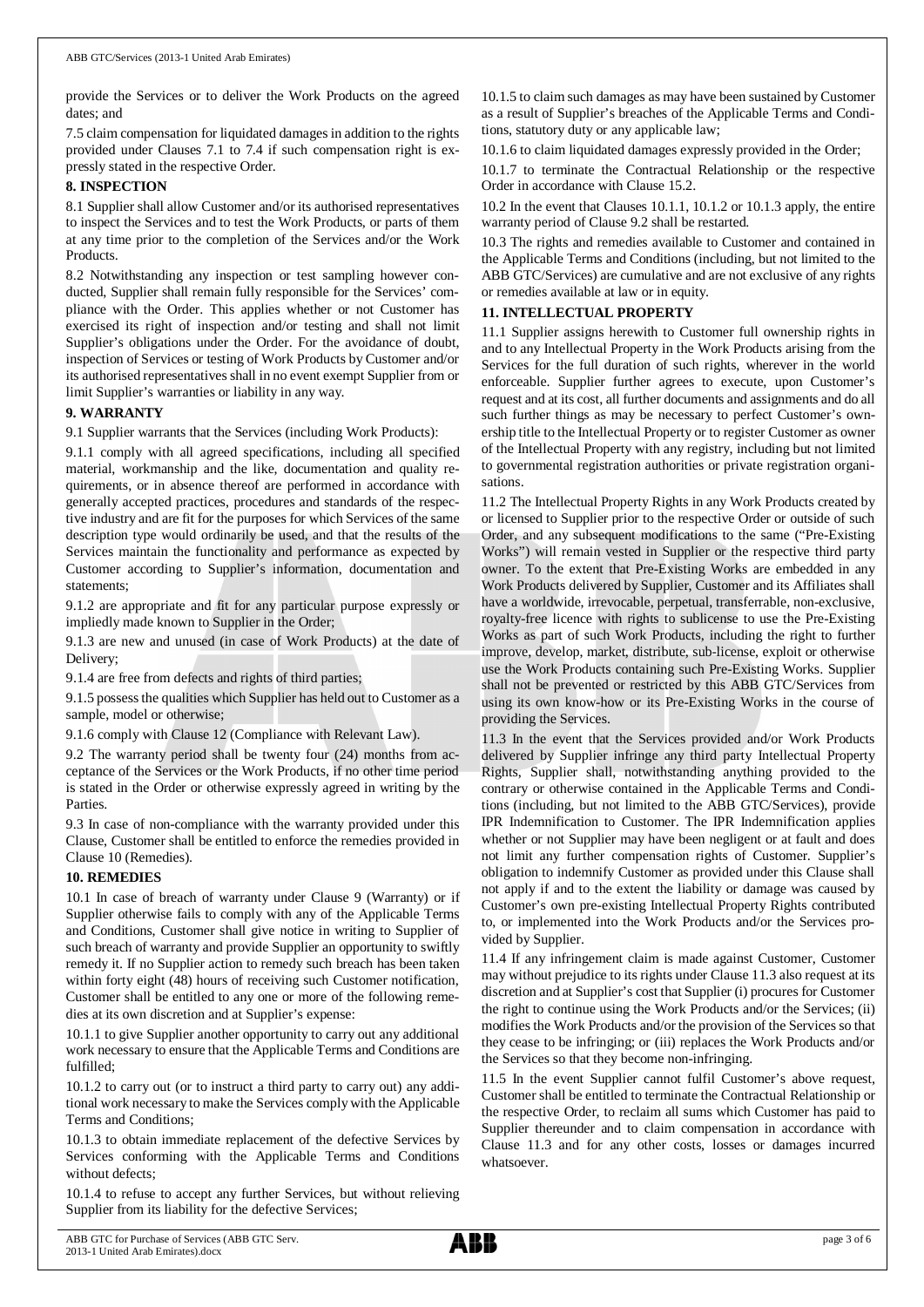# **12. COMPLIANCE WITH RELEVANT LAW**

12.1 The Services covered by the Applicable Terms and Conditions shall be provided by Supplier in compliance with all relevant legislation, regulations, and codes of practice, guidance and other requirements of any relevant government or governmental agency applicable to Supplier. To the extent that such regulations are advisory rather than mandatory, the standard of compliance to be achieved by Supplier shall be in compliance with the generally accepted best practice of the relevant industry.

12.2 Supplier represents and warrants that:

12.2.1 it is knowledgeable with, and is and will remain in full compliance with all applicable export and import laws, regulations, instructions, and policies, including, but not limited to, securing all necessary clearance requirements, export and import licenses and exemptions from, and making all proper filings with appropriate governmental bodies and/or disclosures relating to the provision of services, the release or transfer of goods, technologies, software to non U.S. nationals in the U.S., or outside the U.S., the release or transfer of technology and software having U.S. content or derived from U.S. origin software or technology; and

12.2.2 it is knowledgeable with applicable supply chain security recommendations issued by applicable governments and industry standards organizations and will make best efforts to comply with such recommendations; and

12.2.3 it will, upon Customer's request, promptly provide all information necessary to export and import the Services and/or the Work Products, or any items being part thereof, including, as applicable, the Export Control Classification Numbers (ECCN), and will notify Customer in writing of any changes to the respective information provided by Supplier; and

12.2.4 it will not, unless authorized by applicable government license or regulation, including but not limited to any U.S. authorization, directly or indirectly export or re-export, at any time, any technical information, technology, software, or other commodity furnished or developed under the Contractual Relationship, or any other agreement between the Parties, or any other product that is developed or produced from or using Customer's technical information, technology, software, or other commodity provided under the Contractual Relationship to any prohibited country (including release of such technical information, technology, software, or other commodity to nationals, wherever they may be located, of any prohibited country) as specified in applicable export, embargo and sanctions regulations.

12.3 Each Party warrants that it will not, directly or indirectly, and that it has no knowledge that the other Party or any third parties will, directly or indirectly, make any payment, gift or other commitment to its customers, to government officials or to agents, directors and employees of a Party, or any third party in a manner contrary to applicable laws (including but not limited to the U. S. Foreign Corrupt Practices Act and, where applicable, legislation enacted by member states and signatories implementing the OECD (Convention Combating Bribery of Foreign Officials), and shall comply with all relevant laws, regulations, ordinances and rules regarding bribery and corruption. Nothing in this ABB GTC/Services shall render either Party or any of its Affiliates liable to reimburse the other for any such consideration given or promised.

12.4 Either Party's material violation of any of the obligations contained in this Clause 12 (Compliance with Relevant Law) may be considered by the other Party to be a material breach of the respective Contractual Relationship between the Parties, and shall entitle such Party to terminate the Contractual Relationship with immediate effect and without prejudice to any further right or remedies under such Contractual Relationship or applicable law.

12.5 Notwithstanding anything to the contrary stated in any Applicable Terms and Conditions, Supplier shall, without any limitations, indemnify and hold harmless Customer from and against any claim, proceeding, action, fine, loss, cost and damages arising out of or

relating to any such violation of the above mentioned obligations, the termination of the respective Contractual Relationship, and any noncompliance with export control regulations, and Supplier shall compensate Customer for all losses and expenses whatsoever resulting therefrom.

12.6 Accepting an Order to which this ABB GTC/Services applies, Supplier herewith acknowledges and confirms that it has been provided information on how to access ABB's Code of Conduct and ABB's Supplier Code of Conduct online (Web portal: [www.abb.com](http://www.abb.com/) – Integrity – Code of Conduct). Supplier agrees to perform its contractual obligations under the Applicable Terms and Conditions and the respective Contractual Relationship with substantially similar standards of ethical behaviour as stated in the above mentioned ABB Codes of Conduct.

12.7 Supplier and its sub-contractors must comply with the ABB Lists of Prohibited and Restricted Substances and all other employment, safety, health, environmental and quality requirements made available under [www.abb.com](http://www.abb.com/) – Supplying to ABB – Doing Business with ABB or otherwise and shall provide Customer with respective documents, certificates and statements if requested.

# **13. CONFIDENTIALITY AND DATA PROTECTION**

# 13.1 Supplier shall:

13.1.1 Keep in strict confidence all technical or commercial information, specifications, inventions, processes or initiatives of Customer and any other information concerning Customer's business or its products and/or its technologies which have been disclosed to Supplier by Customer or its agents or which Supplier obtains in connection with the Services. Supplier shall restrict disclosure of such confidential material to such of its employees, agents or sub-contractors as are required to know the same for the purpose of the provision of the Services to Customer. Supplier shall ensure that such employees, agents, sub-contractors or other third parties are subject to and comply with the same obligations of confidentiality as applicable to Supplier and shall be liable for any unauthorized disclosures;

13.1.2 Apply reasonable safeguards against the unauthorised disclosure of Customer's confidential and proprietary information and protect confidential information in accordance with the generally accepted standards of protection in the related industry, or in the same manner and to the same degree that it protects its own confidential and proprietary information – whichever standard is the higher. Supplier may disclose confidential information to "Permitted Additional Recipients" (which means Supplier's authorised representatives, including auditors, counsels, consultants and advisors) provided always that such Permitted Additional Recipients sign with Supplier a confidentiality agreement with terminology substantially similar hereto or where applicable, are required to comply with codes of professional conduct ensuring confidentiality of such information;

13.1.3 Take all necessary steps to ensure that Customer's data or information which come into its possession or control in the course of delivering the Services are protected. In particular Supplier shall not (i) use Customer's data or information for any other purposes than for delivering the Services, or (ii) reproduce the data or information in whole or in part in any form except as may be required by the Applicable Terms and Conditions, or (iii) disclose Customer's data or information to any third party not authorised by Customer in writing to receive it;

13.1.4 Install and update at its own costs required adequate virus protection software and operating system security patches for all computers and software utilized in connection with delivering the Services and shall provide updates to Customer if so requested by Customer.

13.2 Supplier agrees that Customer shall be allowed to provide any information received from Supplier to any of its Affiliates.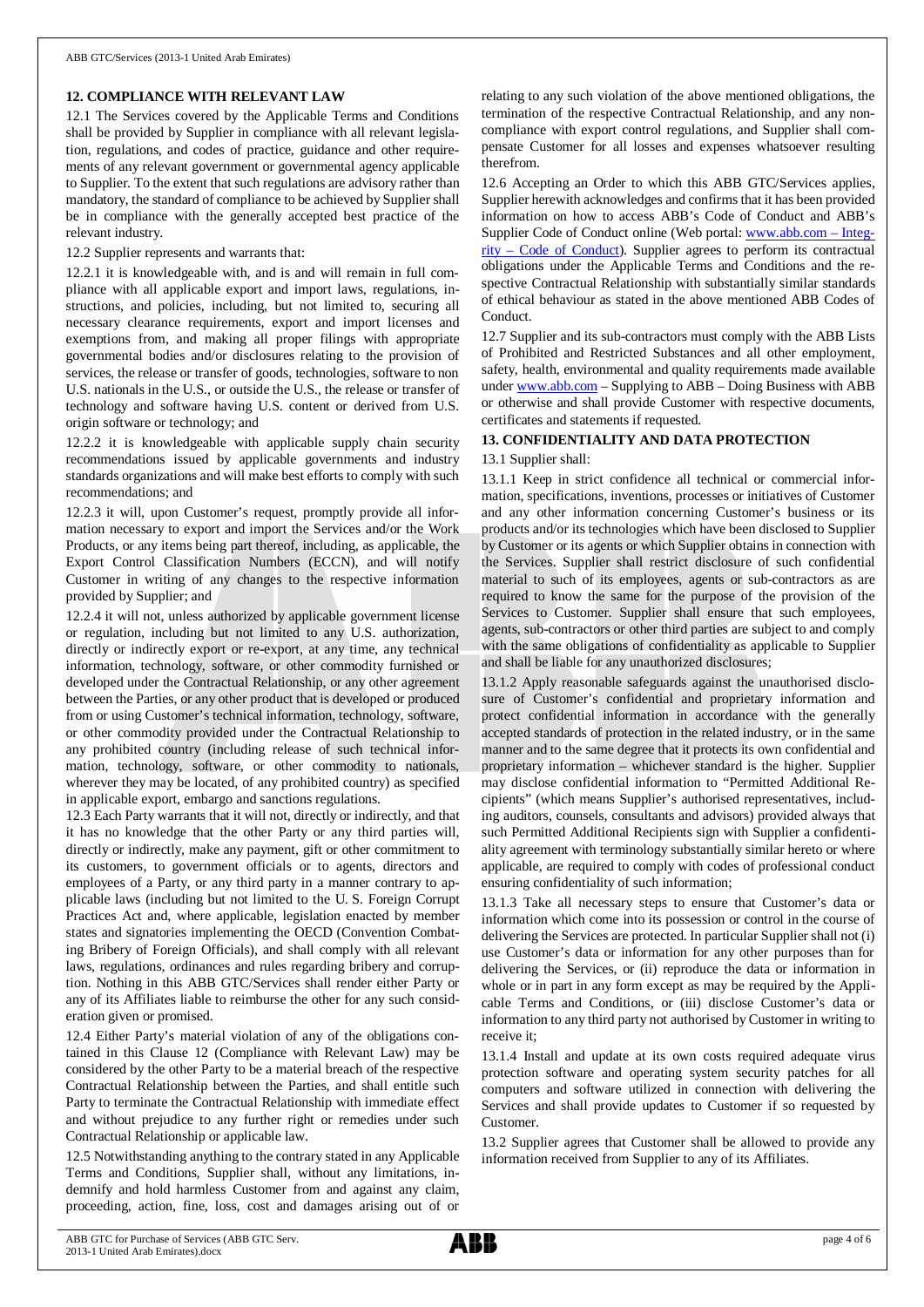#### 13.3 Supplier represents and warrants that:

13.3.1 it will not use, disclose, or transfer across borders any personal data that is processed for Customer, except to the extent necessary to perform under the respective Contractual Relationship, however, in any event in compliance with applicable data privacy laws; and

13.3.2 it will comply with all applicable data privacy laws and regulations, will implement and maintain appropriate technical and organizational measures and other protections for personal data (including, without limitations, not loading any personal data provided to Supplier on (a) any laptop computer or (b) any portable storage media that can be removed from Supplier's premises unless, in each case, (i) such data has been encrypted and (ii) such data is loaded onto portable storage media solely for the purpose of moving such data to off-site storage). Further, it will report to Customer any breaches of personal data security immediately, after discovery thereof if the personal data was, or could be, accessed, used or acquired by an unauthorized person or compromised in any way and will cooperate fully with Customer in investigating any such breaches or compromises, and will comply with all instructions or other requirements provided or issued by Customer from time to time relating to personal data.

13.4 Supplier agrees to notify Customer immediately if it becomes aware of any disclosure or breach of the obligations in this Clause 13. At the request of Customer, Supplier shall take all such measures as are necessary to prevent further disclosure.

13.5 The provisions of this Clause 13 shall not apply to:

13.5.1 Any information which is in the public domain at the date of the Contractual Relationship or which subsequently comes into the public domain other than by breach of these confidentiality provisions or other confidentiality agreement;

13.5.2 Any information already in the possession of Supplier at the date of the Contractual Relationship, other than under an obligation of confidentiality;

13.5.3 Any information obtained without obligation of confidence from a third party not in breach of a confidentiality agreement with Customer concerning the information obtained.

13.6 The Parties shall provide any notices, confirmations and documents required under applicable mandatory data privacy laws.

#### **14. LIABILITY AND INDEMNITY**

14.1 Without prejudice to applicable mandatory law, Supplier shall compensate/indemnify Customer for all damages and losses in connection with the Services whether or not Supplier may have been negligent or at fault (i) for Supplier's breaches of the Applicable Terms and Conditions , and (ii) for any claim, except for IPR Indemnification for which Clause 11 (Intellectual Property Right Infringements) exclusively applies, made by a third party (including employees of Supplier) against Customer in connection with the Services and to the extent that the respective liability, loss, damage, injury, cost or expense was caused by, relates to or arises from the Services delivered by Supplier and/or its sub-contractors. Upon Customer's request Supplier shall defend Customer against any third party claims arising out of or in connection with the Services.

14.2 Supplier shall be responsible for the control and management of all of its employees, its suppliers and/or its sub-contractors, and it shall be responsible for the acts, omissions, negligence or obligations of any of its employees, suppliers and/or sub-contractors, its agents, servants or workmen as fully as if they were the acts, omissions, negligence or obligations of Supplier.

14.3 The provisions of this Clause 14 (Liability and Indemnity) shall survive any performance, acceptance or payment pursuant to this ABB GTC/Services and shall extend to any substituted or replacement Services delivered by Supplier to Customer.

14.4 Unless otherwise expressly stated in the respective Order, Supplier shall maintain in force, and upon request provide evidence of, adequate general liability insurance, statutory worker's compensation/employer's liability insurance and where applicable goods transit insurance with reputable and financially sound insurers. Nothing contained in this Clause 14 (Liability and Indemnity) shall relieve Supplier from any of its contractual or other legal liabilities. The insured amount cannot be considered nor construed as limitation of liability.

14.5 Customer reserves the right to set off any claims under the Order against any amounts owed to Supplier.

# **15. TERM AND TERMINATION**

15.1 The Contractual Relationship between the Parties or an Order placed under the ABB GTC/Services may be terminated for convenience in whole or in part by Customer upon giving Supplier thirty (30) calendar days written notice, unless otherwise expressly stated in the relevant Order. In such event Customer shall pay to Supplier the value of the already performed Services and proven direct costs reasonably incurred by Supplier for the unperformed Services, however in no event more than the agreed purchase price for the Services under the respective Order. No further compensation shall be due to Supplier. Compensation for any expenditures and materials made with regard to the unperformed Services shall be expressly excluded.

15.2 In the event of Supplier's breach of the Applicable Terms and Conditions, such as e. g. a breach of warranty, Customer shall be entitled to terminate the respective Contractual Relationship or an Order placed under the ABB GTC/Services if Supplier fails to take adequate and timely actions to remedy a breach as requested by Customer in accordance with Clause 10 (Remedies). In such event, Customer shall have no obligation to compensate Supplier for the already performed Services and Supplier shall be obliged to pay back to Customer any remuneration received from Customer for the performed **Services** 

15.3 Customer shall have the right to terminate the Order and/or Contractual Relationship with immediate effect forthwith by notice in writing to Supplier in the event that an interim order is applied for or made, or a voluntary arrangement approved, or a petition for a bankruptcy order is presented or a bankruptcy order is made against Supplier or any circumstances arise which entitle the court or a creditor to appoint a receiver, administrative receiver or administrator or to present a winding-up petition or make a winding-up order or other similar or equivalent action is taken against or by Supplier by reason of its insolvency or in consequence of debt.

15.4 Upon termination Supplier shall immediately and at Supplier's expense safely return to Customer all respective Customer property (including any documentation, data, and applicable Intellectual Property) and Customer information then in Supplier's possession or under Supplier's control and provide Customer with the complete information and documentation about the already performed Services.

#### **16. FORCE MAJEURE**

16.1 Neither Party shall be liable for any delay in performing or for failure to perform its obligations under a respective Order if the delay or failure results from an event of "Force Majeure". For clarification, Force Majeure means an event that was not foreseeable by the affected Party at the time of execution of the respective Order, is unavoidable and outside the control of the affected Party, and for which the affected Party is not responsible, provided such event prevents the affected Party from performing the obligations under the respective Order despite all reasonable efforts, and the affected Party provides notice to the other Party within five (5) calendar days from occurrence of the respective event of Force Majeure.

16.2 If an event of Force Majeure occurs which exceeds thirty (30) calendar days either Party shall have the right to terminate the relevant Order forthwith by written notice to the other Party without liability to the other Party. Each Party shall use its reasonable endeavours to minimise the effects of any event of Force Majeure.